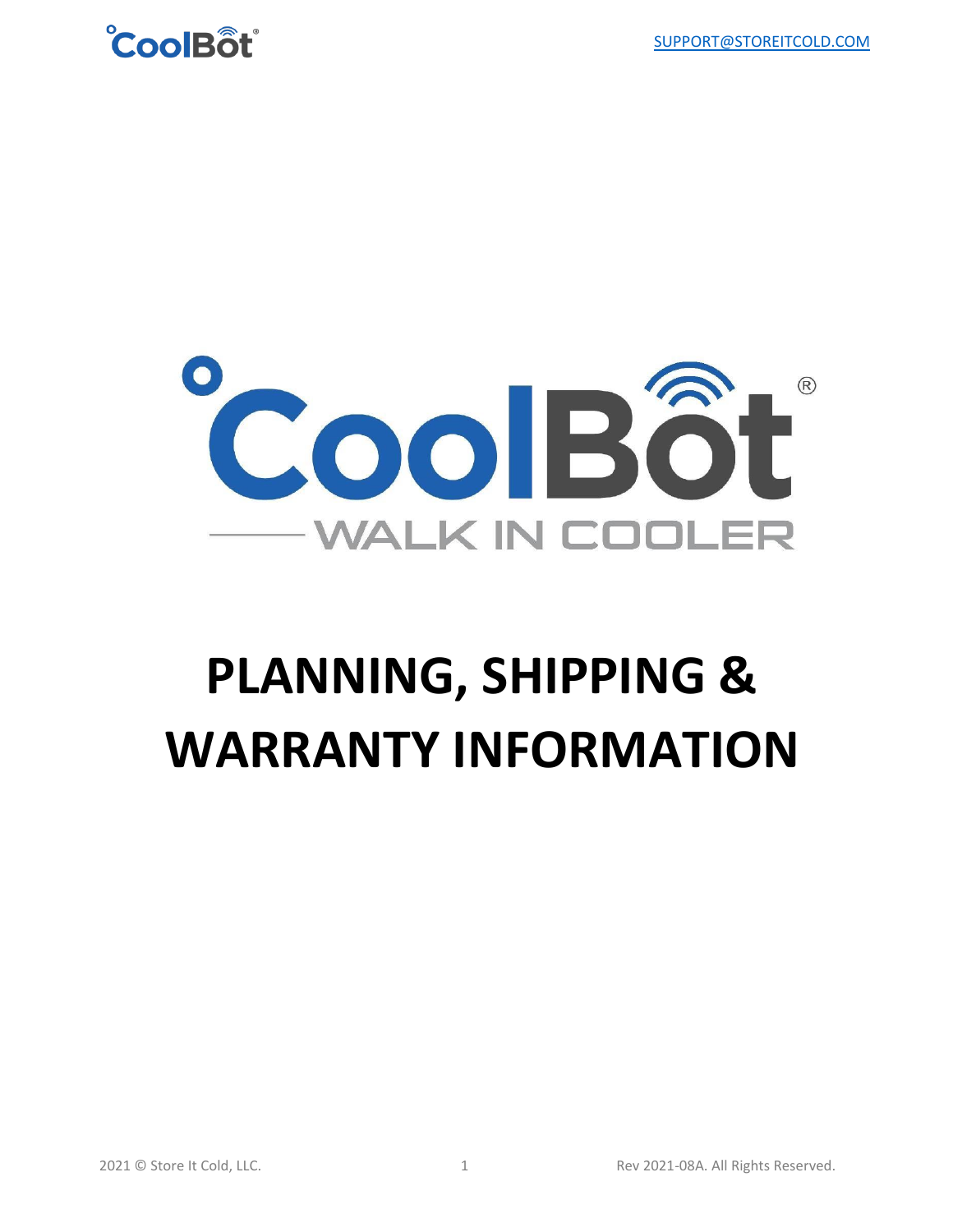

### **IMPORTANT PLANNING INFORMATION**

#### **LOCAL REGULATIONS AND CODES**

It is YOUR responsibility to consult with your local inspectors about your walk-in cooler plans to ensure you will be able to meet all the local codes and requirements for walk-in cooler installations in your area.

#### **WALK-IN COOLER WALLS CLEARANCE**

A minimum of 2 inches clearance between existing building walls and walk-in walls is necessary for proper air circulation around the cooler walls (pg. 7).

#### **AIR CONDITIONER CLEARANCE**

A minimum of 2 feet clearance around the A/C unit is needed for proper ventilation (pg. 7).

#### **FLOOR**

A SUCCESSFUL INSTALLATION begins with HAVING A SOLID LEVEL SURFACE to install your cooler.

#### **DELIVERY**

You will need 2-3 able bodied people on site for unloading your cooler. It is at the driver's discretion to use the lift gate. You should be prepared if the shipment has to be uncrated and unloaded manually from the truck.

#### **CONCRETE/TILED FLOORS**

**Always consult with your General Contractor before installation of your walk-in box in a recently poured concrete pad or tiled floor to ensure enough curing time has been allowed.**

Concrete, grout, and other construction materials may outgas chemicals for weeks (or even months) that can cause staining/corrosion of walk-in cooler metal surfaces. Muriatic acid liquid and fumes, which is often used by concrete contractors, will also cause staining/corrosion. We recommend that our customers and their General Contractors fully understand the cure time of the concrete, tile grout, and any other materials in proximity to the walk-in and provide adequate ventilation to move these gases out and away from the walk-in cooler. Inadequate ventilation or ventilation for too short of a time may result in staining/corrosion of walk-in cooler metal. This staining/corrosion is not covered by warranty. If in doubt, contact your concrete supplier, tile contractor, general contractor, etc. for the number of days for the concrete, grout, and other construction materials to have fully outgassed and install your walk-in cooler after this date.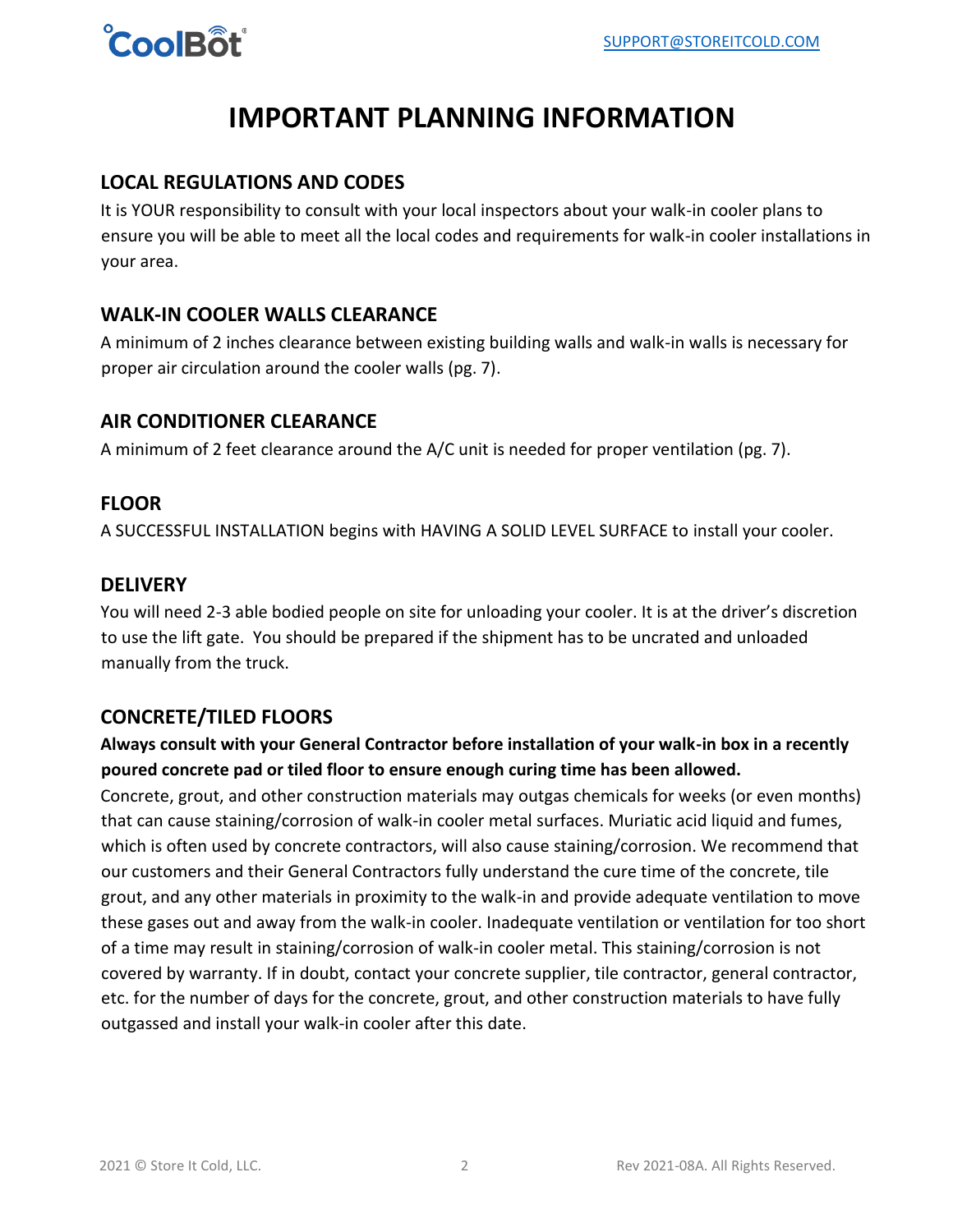## $\alpha$ ool $R_0$

## **SHIPPING INFORMATION**

#### **Please read carefully this section. It contains important information regarding your shipment and instructions on receiving, inspecting, and filing claims if necessary.**

- Your CoolBot Walk-in Cooler System includes:
	- 1. A panel Enclosure (walk-in box)
	- 2. An A/C unit
	- 3. One box with *Set-Up Drawing*, installation hardware and a CoolBot Pro Temperature Controller
	- 4. An Outdoor Package if you have an outdoor cooler
- You will be provided with shipment tracking information and estimated delivery times.
- Your Cooler has been palletized at the factory in an effort to reduce possible damage during transportation. **Please be careful unpacking your cooler, use good judgement and do not use saws, electrical saws, or anything similar that can cause damage to the inside contents (the cooler)**. A utility knife, metal cutting hand snips, a small crowbar and a hammer should be used to *carefully* unpack your cooler.
- Your walk-in cooler will be transported and delivered on a commercial LTL delivery truck. **The receiver will be responsible for providing appropriate access to the delivery vehicle and all necessary man power to safely unload the pallets from the carrier.**
- **2-3 able bodied people are required on site for delivery. It is at the driver's discretion to use the lift gate**. **You should be prepared to unpack the cooler inside the truck before unloading.**
- At the discretion of the driver, if the possibility of using the lift gate to unload the pallet exists, the **receiver is responsible for ensuring a solid surface for unloading the pallet** where it can be rolled out of the lift gate and be left on the ground.
- The **driver is NOT expected to help unpack the cooler NOR to take back any shipping materials** left after unpacking. It is at the driver's discretion to provide any necessary assistance.
- *See important information in case of transit damage on next page.*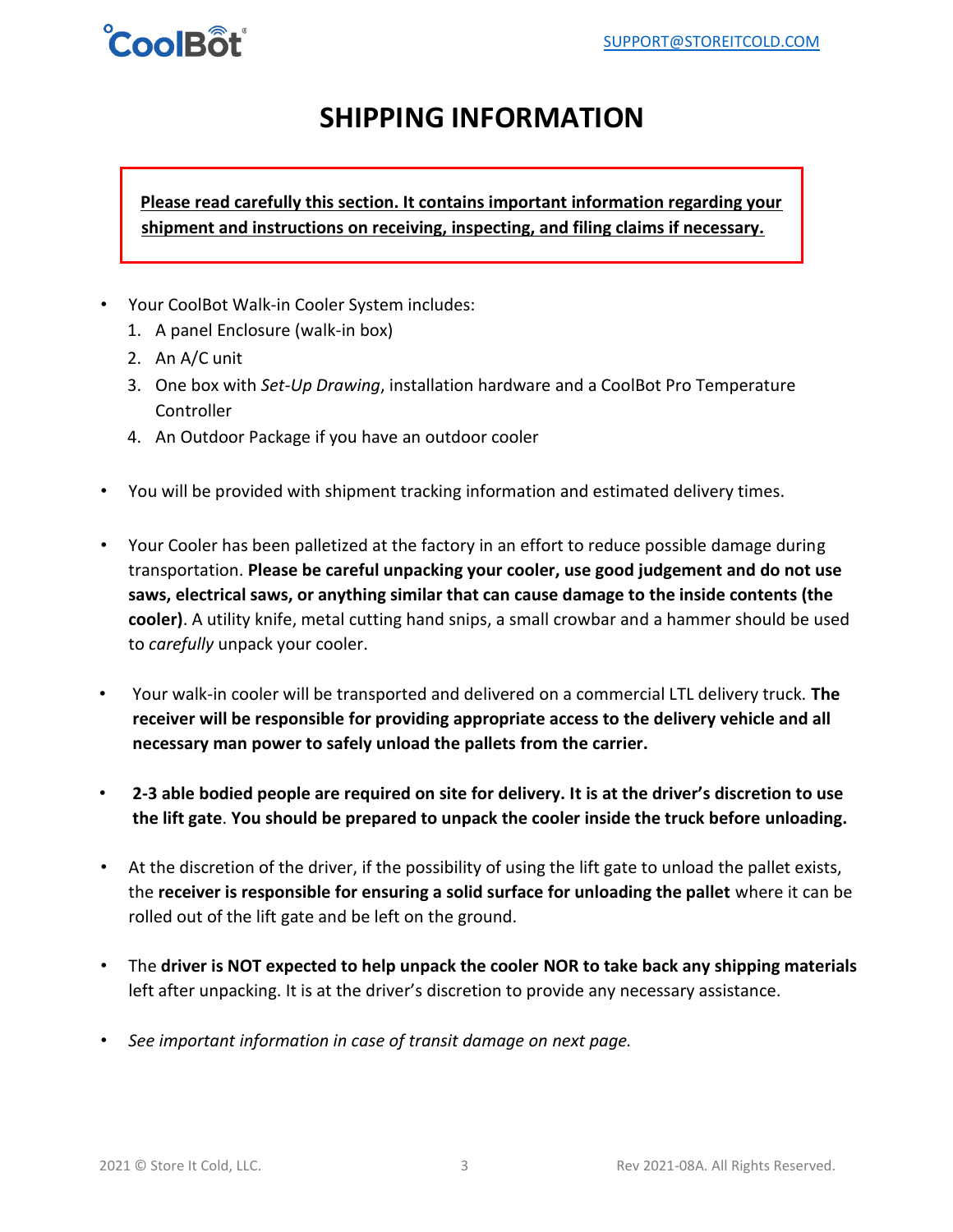

#### **IMPORTANT!**

#### **PLEASE DO NOT REFUSE SHIPMENTS**

*YOU ARE REQUIRED TO CONTACT US BEFORE REFUSING A SHIPMENT*

- INSPECT SHIPMENT AND DOCUMENT ANY VISIBLE DAMAGES ON THE DELIVERY RECEIPT BY MARKING IT "*DAMAGED*"
- HAVE THE DRIVER SIGN IT AND RETAIN A COPY FOR YOUR RECORDS
- TAKE PICTURES OF THE DAMAGE BEFORE UNCRATING AND CONTACT OUR SUPPORT TEAM WHITHIN 24HRS AT **[COOLER@STOREITCOLD.COM](mailto:COOLER@STOREITCOLD.COM)**

IF YOU ARE PICKING UP AT A CARRIER TERMINAL, TAKE PICTURES OF THE SHIPMENT AND DOCUMENT ANY VISIBLE DAMAGES ON THE PICKUP RECEIPT BY MARKING IT "*DAMAGED*" BEFORE LOADING IN YOUR VEHICLE.

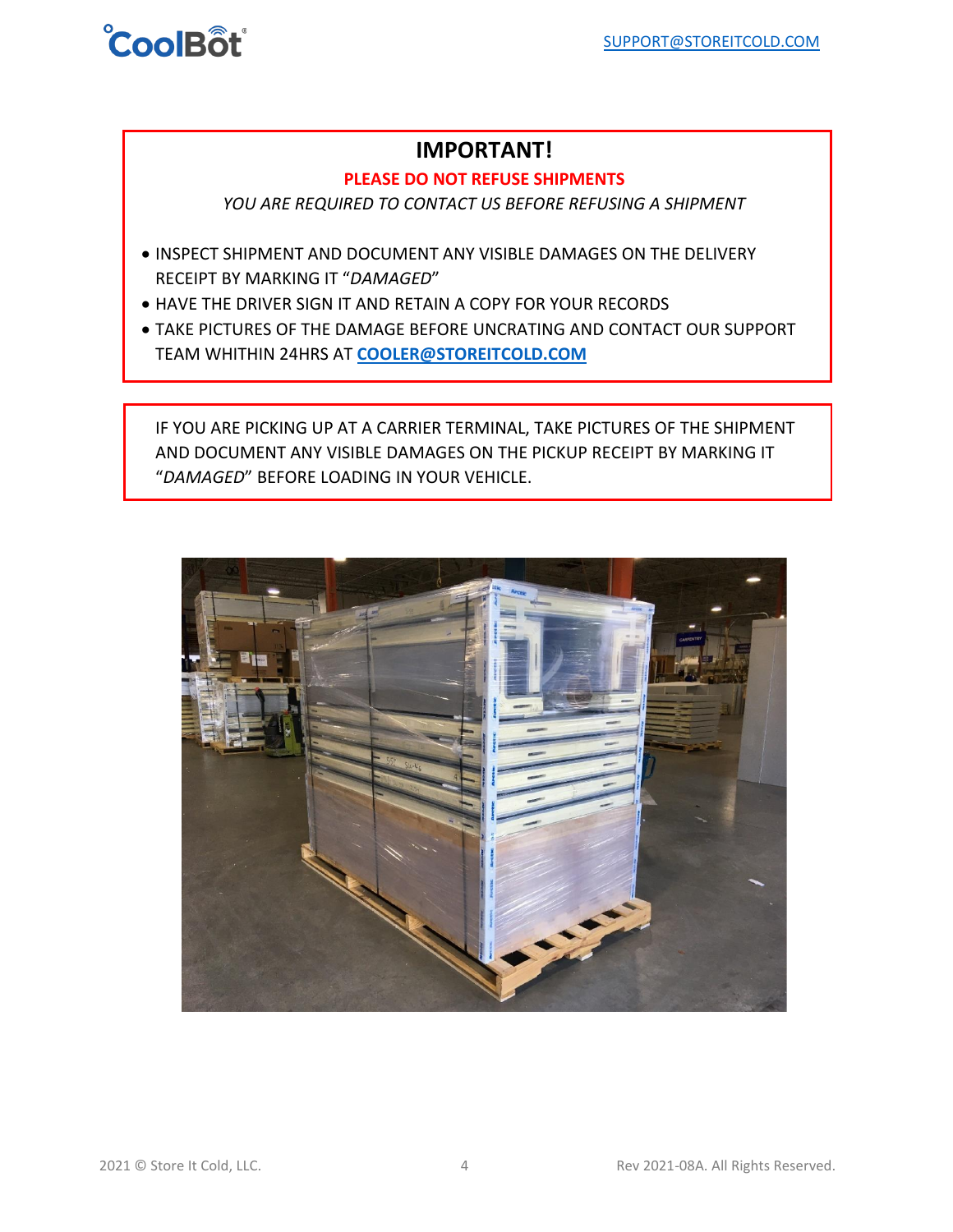

## **WARRANTY INFORMATION**

#### **ALL COOLBOT WALK-IN COOLER SALES ARE FINAL, INCLUDING ALL ITS COMPONENTS - ENCLOSURE, A/C UNIT, AND COOLBOT PRO DIGITAL CONTROLLER.**

#### **ENCLOSURE 10 YEAR LIMITED WARRANTY**

Store It Cold, LLC., warrants to the original purchaser-user, that the prefabricated insulated panels or doors manufactured by the company are free from any defect in material or workmanship under the conditions of normal use and service, provided that it remains in the location where originally installed. The company's obligation under this warranty shall be limited to repairing or replacing at our option, FOB factory, any of the covered parts of said walk-in which proved defective within ten (10) years from the date of original installation.

Component parts, hardware and accessories are warranted for a period of one (1) year from date of shipment.

This warranty does not apply to equipment which has been subject to any accident, fire, negligence, alteration, damage in transit\*, abuse, misuse, or improper installation. This warranty does not include any labor charge for removal of defective parts or installation of replacement parts or transportation to or from our factory.

THIS WARRANTY IS EXPRESSLY IMPLIED IN LIEU OF ANY OTHER WARRANTIES, EXPRESSED OR IMPLIED, INCLUDING ANY IMPLIED WARRANTY OF MERCHANTABILITY OR FITNESS FOR A PARTICULAR PURPOSE AND OF ALL OTHER LIABILITIES OR OBLIGATIONS WHATSOEVER, ON STORE IT COLD, LLC'S PART, UNDER NO CIRCUMSTANCES, WHATSOEVER, SHALL STORE IT COLD, LLC., BE LIABLE TO THE PURCHASER OR ANY OTHER PARTY FOR ANY SPECIAL OR CONSEQUENTIAL DAMAGES.

#### *THIS WARRANTY IS NON-TRANSFERABLE*

#### *OTHER EXCLUSIONS TO THIS WARRANTY:*

- Normal maintenance or repairs
- Damage or loss of product, property, income or profit
- Floor panels subjected to wet mopping, flood, water leak, pallet jacks or weight exceeding 600 lbs/sq ft
- Damage by flood, earthquake or other natural disasters

*\*Please see SHIPPING section on page 5 for details on transit damage.*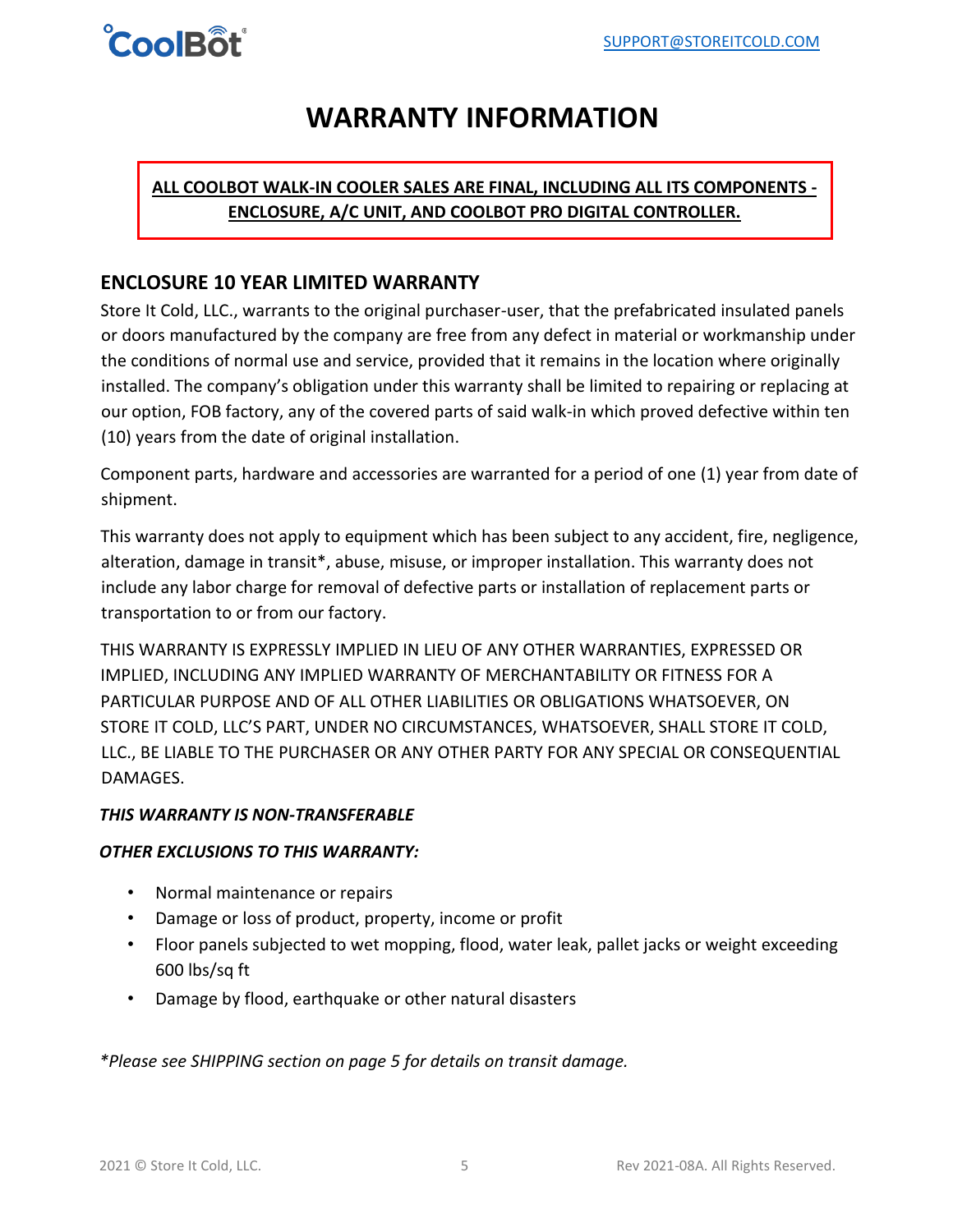

#### **A/C UNIT 1 YEAR LIMITED WARRANTY**

Your A/C unit carries a 1 Year limited warranty. **Please contact SIC to facilitate a warranty claim of your A/C unit during this period**.

**IMPORTANT!** Please refer to the Owner's Manual of the A/C unit to follow recommendations about installation and operation of your A/C unit.

This warranty will NOT cover claims due to improper installation or improper electrical supply to the A/C unit.

#### **COOLBOT PRO DIGITAL CONTROLLER 1 YEAR LIMITED WARRANTY**

**DISCLAIMER**: By using the CoolBot Pro temperature controller, you (the "User") acknowledge there are inherent hazards in getting an air-conditioner ("A/C") to do something it was not originally designed to do, and that these inherent hazards cannot be ameliorated, mitigated or obviated while still maintaining the essential functionality of the CoolBot. User accepts all responsibility in the use of and monitoring of the CoolBot Pro and A/C. User assumes all risk of loss of property or product due to improper functioning of the CoolBot Pro (or A/C). User assumes all risk of injury and warrants that he/she will defend, indemnify and hold the seller harmless for any direct or consequential harm or damage that may result from the use of this product.

**LIMITED WARRANTY:** CoolBot Pro controllers are warranted against defects for 1 year, not including damage due to misuse or accidents. To double the warranty on your CoolBot Pro controller visit us at[: https://www.storeitcold.com/testimonials-form/](https://www.storeitcold.com/testimonials-form/)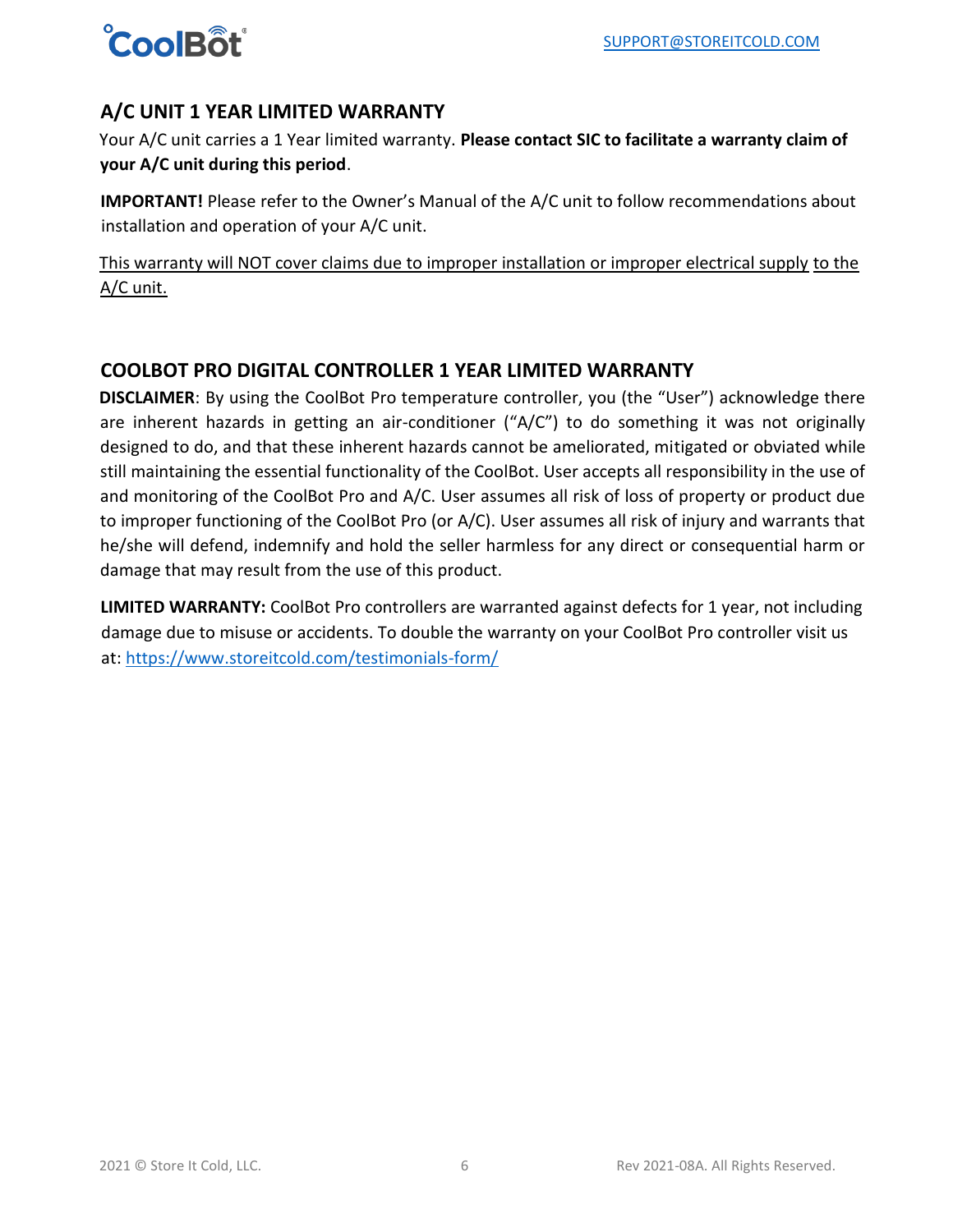

## **MINIMUM RECOMMENDED CLEARANCES FOR WALK-IN COOLER INSTALLATION**